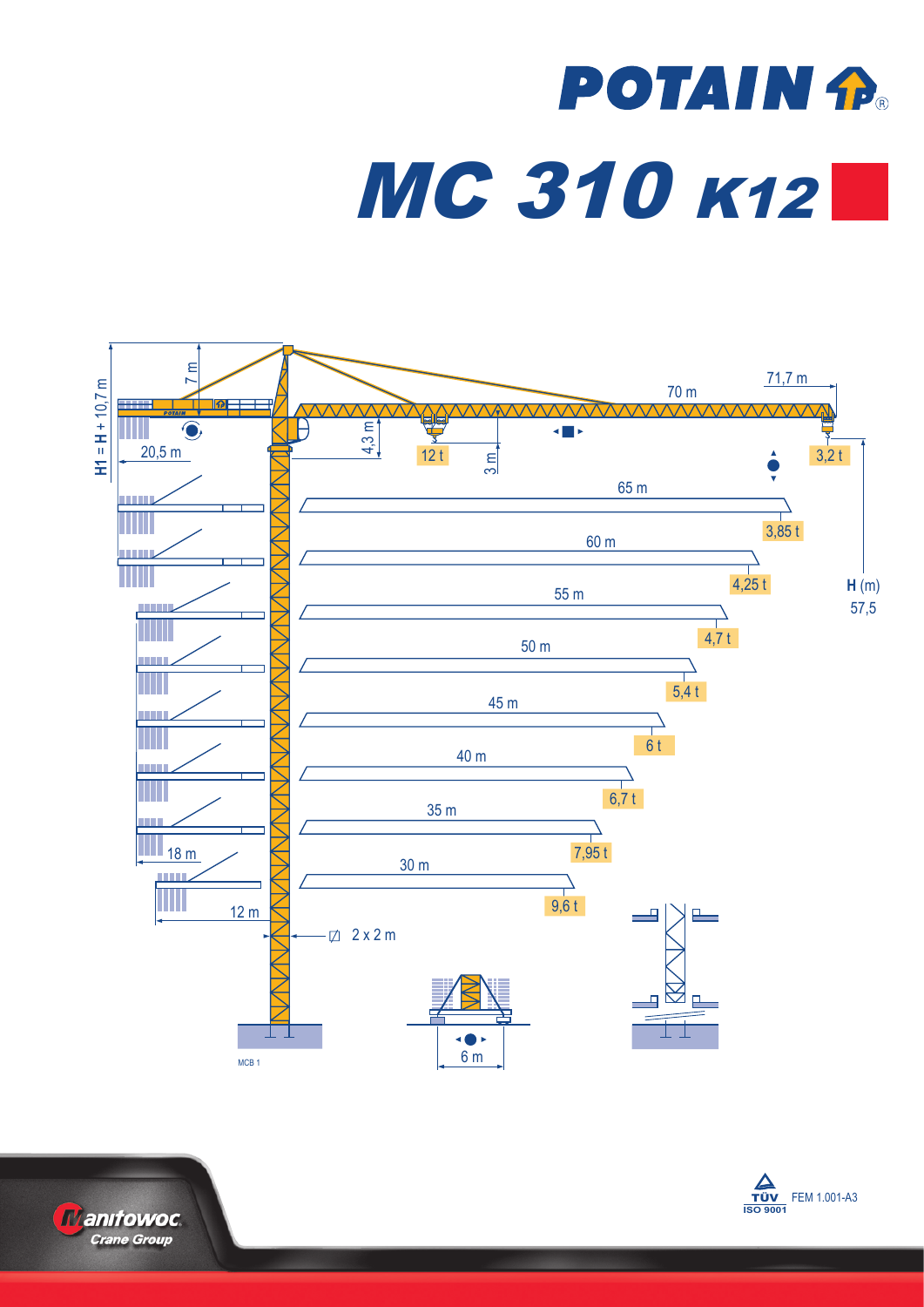

**Climbing crane**

MCB 1



| <b>TOPKIT</b><br>MC 310 K12 |                                                                                  | <b>POTAIN P.</b> |
|-----------------------------|----------------------------------------------------------------------------------|------------------|
|                             | GB                                                                               |                  |
| $\bullet$                   | Reactions in service                                                             |                  |
| п                           | Reactions out of service                                                         |                  |
| $\mathbf{A}$                | Without load, ballast (or transport axles), with maximum jib and maximum height. |                  |
| $\mathbf 0$                 | Consult us                                                                       |                  |
| ₩                           | See climbing crane                                                               |                  |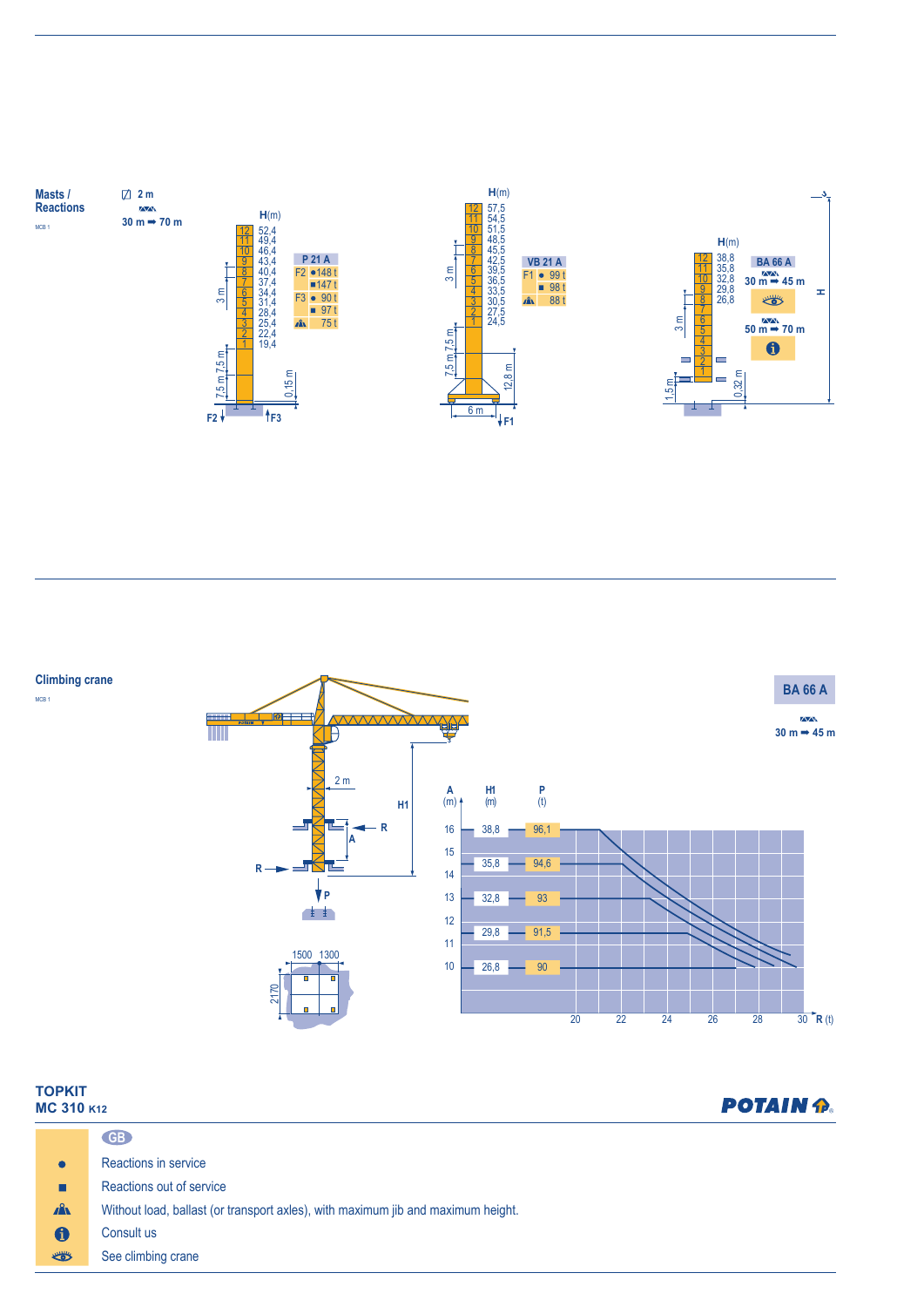| <b>Load diagrams</b> |                                                    |                   |                                                                                  |  |  |  |  | الملوا حسيب اديا                                                               |  |  |  |  |         |  |  |
|----------------------|----------------------------------------------------|-------------------|----------------------------------------------------------------------------------|--|--|--|--|--------------------------------------------------------------------------------|--|--|--|--|---------|--|--|
| MCB <sub>1</sub>     | 70 <sub>m</sub><br>$\overline{\triangle\triangle}$ |                   | $3,1$ > $21,4$ 22 25 27 30 32 35 37 37,4 41,9 45 47 50 52 55 57 60 62 65 67 70 m |  |  |  |  | 12 11,6 10 9,1 8 7,3 6,5 6,1 6 6 5,5 5,2 4,9 4,6 4,3 4,2 3,9 3,7 3,5 3,4 3,2 t |  |  |  |  |         |  |  |
|                      |                                                    |                   |                                                                                  |  |  |  |  |                                                                                |  |  |  |  |         |  |  |
|                      | 65 m                                               | $3.1 \rightarrow$ |                                                                                  |  |  |  |  | 22,8 25 27 30 32 35 37 39 40,4 44,7 47 50 52 55 57 60                          |  |  |  |  | 62 65 m |  |  |
|                      | $\sqrt{N}$                                         |                   |                                                                                  |  |  |  |  | 12 10,8 9,8 8,7 8 7,2 6,7 6,3 6 6 6 5,7 5,3 5 4,7 4,5 4,2 4,1 3,85 t           |  |  |  |  |         |  |  |
|                      |                                                    |                   |                                                                                  |  |  |  |  | 22,8 25 27 30 32 35 37 39 40,4 44,7 47 50 52 55 57 60 m                        |  |  |  |  |         |  |  |
|                      | 60 <sub>m</sub><br>$\sqrt{N}$                      | $3.1 \rightarrow$ |                                                                                  |  |  |  |  | 12 10,8 9,8 8,7 8 7,2 6,7 6,3 6 6 5.7 5.3 5 4.7 4.5 4.25 t                     |  |  |  |  |         |  |  |
|                      |                                                    |                   |                                                                                  |  |  |  |  |                                                                                |  |  |  |  |         |  |  |
|                      |                                                    |                   |                                                                                  |  |  |  |  | 22,8 25 27 30 32 35 37 39 40,4 44,7 47 50 52 55 m                              |  |  |  |  |         |  |  |
|                      | 55 <sub>m</sub><br>$\sqrt{N}$                      | $3.1 \rightarrow$ |                                                                                  |  |  |  |  |                                                                                |  |  |  |  |         |  |  |
|                      |                                                    |                   |                                                                                  |  |  |  |  | 12 10,8 9,8 8,7 8 7,2 6,7 6,3 6 6 5,7 5,3 5 4,7 t                              |  |  |  |  |         |  |  |
|                      |                                                    |                   |                                                                                  |  |  |  |  |                                                                                |  |  |  |  |         |  |  |
|                      | 50 <sub>m</sub>                                    | $3.1 \rightarrow$ |                                                                                  |  |  |  |  | 23,3 25 27 30 32 35 37 40 41,2 45,7 47 50 m                                    |  |  |  |  |         |  |  |
|                      | $\sqrt{N}$                                         |                   |                                                                                  |  |  |  |  | 12 11,1 10,1 8,9 8,2 7,4 6,9 6,2 6 6 5,8 5,4 t                                 |  |  |  |  |         |  |  |

MCB<sub>1</sub>



| <b>Counter-jib ballast</b><br>MCB <sub>1</sub> |                 |                 | 4 600 - 4 200 - 2 300 kg |                 | 4 200 - 700 kg |
|------------------------------------------------|-----------------|-----------------|--------------------------|-----------------|----------------|
|                                                | $\sim$          | 严               | $\sum$ (kg)              | ▀               | $\sum$ (kg)    |
|                                                | 70 <sub>m</sub> | 20.5 m          | 24 500                   | 20.5 m          | 24 500         |
|                                                | 65 m            | 20.5 m          | 23 700                   | 20.5 m          | 23 800         |
|                                                | 60 m            | 20.5 m          | 21 800                   | 20.5 m          | 21 700         |
|                                                | 55 m            | 18 <sub>m</sub> | 24 900                   | 18 <sub>m</sub> | 24 500         |
|                                                | 50 <sub>m</sub> | 18 <sub>m</sub> | 22 600                   | 18 <sub>m</sub> | 22 400         |
|                                                | 45 m            | 18 <sub>m</sub> | 19 500                   | 18 <sub>m</sub> | 18 900         |
|                                                | 40 m            | 18 <sub>m</sub> | 17 200                   | 18 <sub>m</sub> | 16 800         |
|                                                | 35 <sub>m</sub> | 18 <sub>m</sub> | 14 900                   | 18 <sub>m</sub> | 14 000         |
|                                                | 30 <sub>m</sub> | 12 <sub>m</sub> | 20 700                   | 12 <sub>m</sub> | 20 300         |

45 m 3,1 × 23,8 25 27 30 32 35 37 40 42 45 m<br>**12** 11,3 10,3 9,1 8,4 7,6 7,1 6,4 6 6 t 3,1 ► 23,8 25 27 30 32 35 37 40 42<br>12 11,3 10,3 9,1 8,4 7,6 7,1 6,4 6

3,1 ► 24,7 25 27 30 32 35 37 40 m<br>12 11,8 10,8 9,5 8,8 7,9 7,4 6,7 t

3,1 ► 24,8 25 27 30 32 35 m<br>12 11,9 10,8 9,6 8,9 7,95 t

30 m 3,1 ► 24.9 25 27 30 m<br>12 11,9 10,9 9,6 t

40 m

 $\frac{35 \text{ m}}{4}$ 

| <b>Base ballast</b>           | <b>VD 24</b> | H(m)                     | 5/5 | D4.0            | 51.C                     | 48.5                     | 45.5                     | $\sqrt{2}$<br>42.5 | 39,5                     | 36.5 | 33,5 | 30.5 | $\sim$ | 04F | 21.5 |
|-------------------------------|--------------|--------------------------|-----|-----------------|--------------------------|--------------------------|--------------------------|--------------------|--------------------------|------|------|------|--------|-----|------|
| 17<br>2 m<br>MCB <sub>1</sub> |              | $\Omega$<br>$\mathbf{1}$ | 84  | 70 <sup>1</sup> | $\overline{\phantom{a}}$ | $\overline{\phantom{a}}$ | $\overline{\phantom{a}}$ | 70                 | $\overline{\phantom{a}}$ | 60   | 60   | 60   | 60     | 60  | 60   |